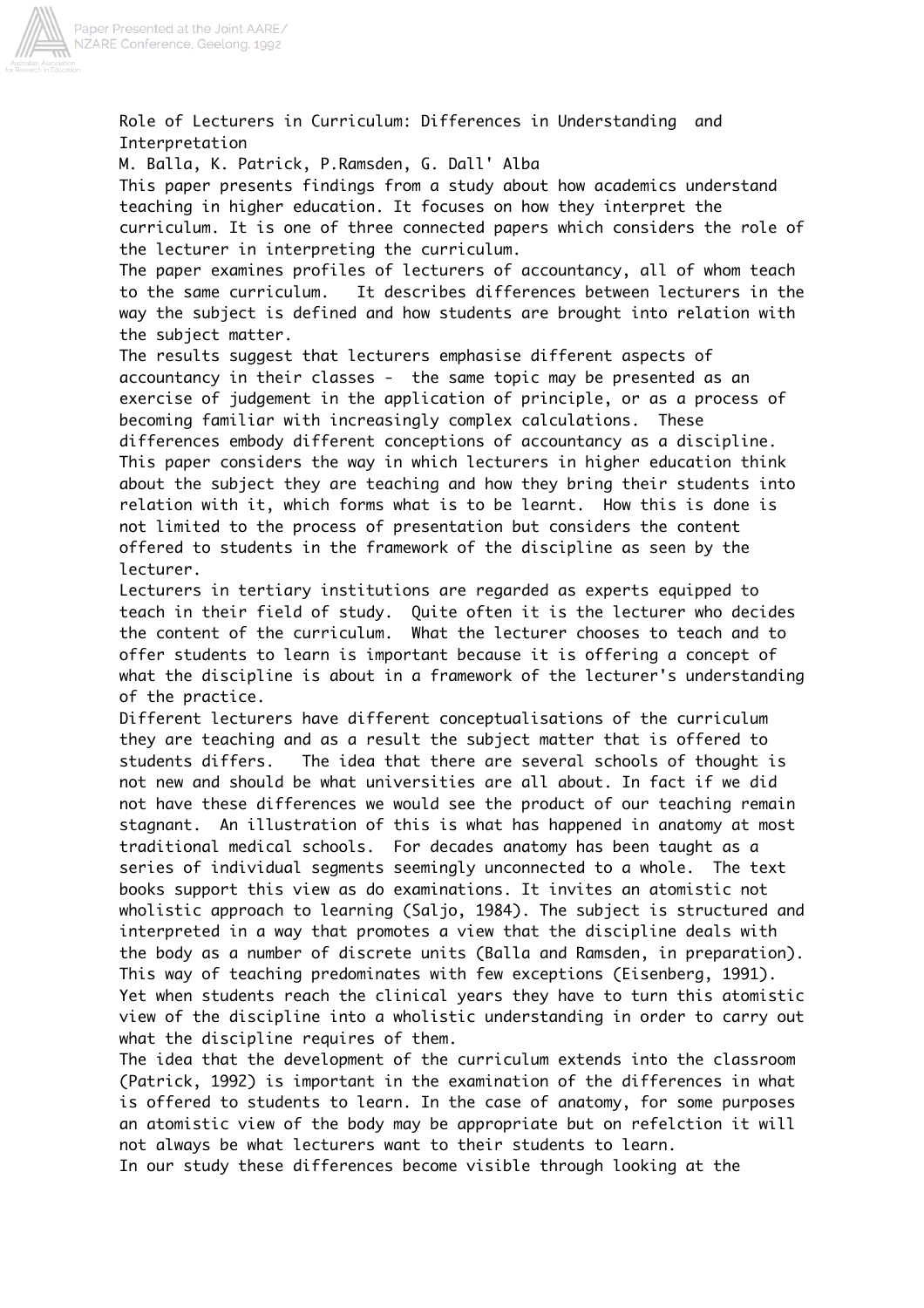

interplay between the task of the profession as understood by the lecturer and the task of the student as indicated by what the lecturer is asking the student to understand. In making these differences visible, issues can be raised about the purposes of the course and what it is that the lecturer is trying to achieve.

## The Study

Three lecturers in first year accounting courses at three different institutions of higher education were involved in the study. All were teaching Business Finance. The focus of the study was the topic Long Term Project Evaluation. This topic considered five different methods for evaluating business opportunities to decide whether or not the opportunity should be taken up. The methods ranged from simplistic to more complex. The more complex methods involved the concept of time value of money concerning adjustments made to the value of future inflows relative to the value of the dollar in today's terms.

Each lecturer was interviewed and observed delivering the lecture on Long Term Project Evaluation. The interview questions focused on the topic which was being taught. We wanted to find out what the lecturer was going to do in the classroom and why, what the lecturer wanted the students to understand and what might obstruct this. In the lecture we were looking for the way in which the topic was represented and how students were brought into relation with the content. The combined information gave us a picture of how the lecturer saw the discipline of accounting and how this view was embodied in the classroom practice. The result for the students was what they were being offered as the curriculum.

The following are profiles of the lecturers, illustrating how each saw their subject and how this was manifested in what they asked students to do. The extracts are from the interview (IV) or the lecture (LECT).

# BA: Competence in the application of techniques

BA had been teaching this subject for six years. He gave a two hour lecture and a one hour tutorial each week. The lecture size was 140 to 160 students with approximately half from South East Asia. They were studying to be accountants. The manner in which he presented the lecture was largely by dictating notes to the class. He illustrated the evaluation methods on overheads using different scenarios of business propositions for each of the five methods. He read the lecture from his notes and his delivery was slow enough for students to take notes verbatim. There was little interaction with students.

 Accounting is just information. Communicating information. If you look at a company's balance sheet and profit and loss statement and calculate a whole heap of ratios and look at those that fail and those that don't you find that certain variables predict 90% of companies failure. How well that certain measure communicates the correct presentation of the companies position. There isn't any uniform law or procedures for accounting so they approach things in different ways. It's not right or wrong it's different. (IV)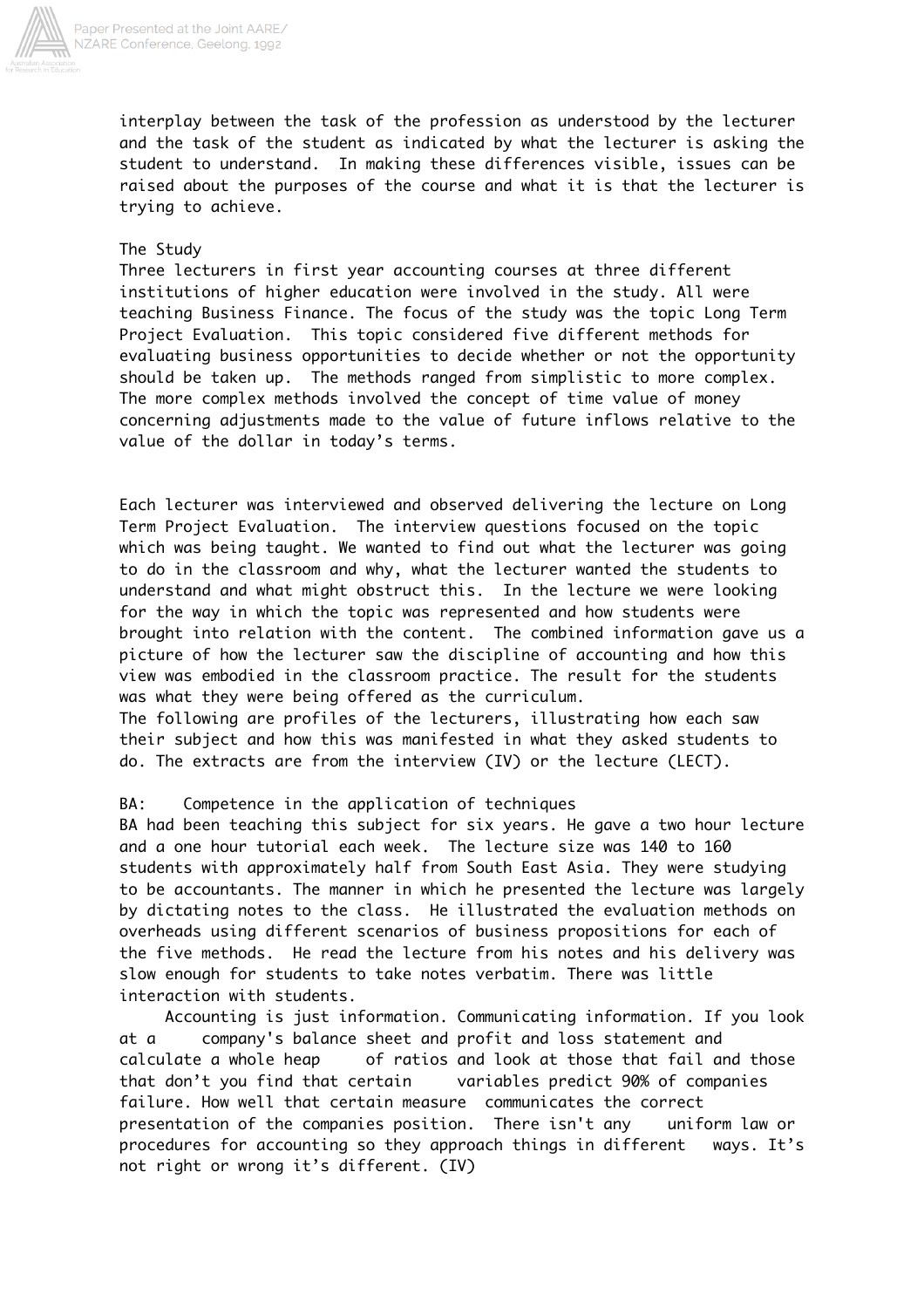

BA's description of the practice of accounting embraces elements of decision making; making choices between alternatives, the predictive value of measures, value judgement (Tversky and Kahneman, 1974). In what way does this differ from the picture that is presented to BA's students in the classsroom about the discipline of accounting and how does this fit into our interest in the delivery of the curriculum?

The proposition that we are considering here is that BA presents to his students a different view of accounting and that this is done through the way he frames the subject matter in his lecture. This suggests that the discipline of accounting exists as sets of procedures which are qualitatively better or worse than each other. The task of the practitioner is to be equipped with sets of procedures and be able to use them. For BA this topic is about the techniques used to evaluate business projects. The most important issue for him is to know the techniques. He places this knowledge into a framework of being able to perform to an acceptable standard.

 Where they (students) can take a simple case or scenario of 2 pieces of equipment and where they can work out using different methods which one's going to provide the best benefit the greatest net cash flow and using different techniques like non discounting and discounting techniques. I shall be covering the basics and bringing them all up to an acceptable standard. (IV) His task in teaching students this knowledge is to present them with

subject matter ' that should be driven by theory and the academic's role is to promote this.' The academic role takes on significance for him in this process.

 We are a univeristy and therefore prompting students to think. (IV) If you try and make a subject too real world you'll be classed as being non academic. What we are filling up the time with is the basics, the academic side of things. I'm covering the theory. (IV)

The important exercise for him is to hand over to them his knowledge about the techniques so they can reach an acceptable standard. The responsibility lies with him to bestow on them this knowledge.

 I shall be covering the basics ... So I shall cover (the techniques) I'll later look at other techniques. I'll be going through .... you have to present it as concisely and clearly as you can. (IV) The approach taken to teaching the subject matter is of presenting information (Martin & Balla, 1990) and is promoted through a well ordered, structured process. He chooses to dictate his lectures because 'We are really constrained to the typical lecture note taking type of lecture.' His main task is to cover all the necessary information so they will have received a clear picture. It is his responsibility to make a cogent and audible presentation of the subject matter.

The content as taught concerned classification and definitions of the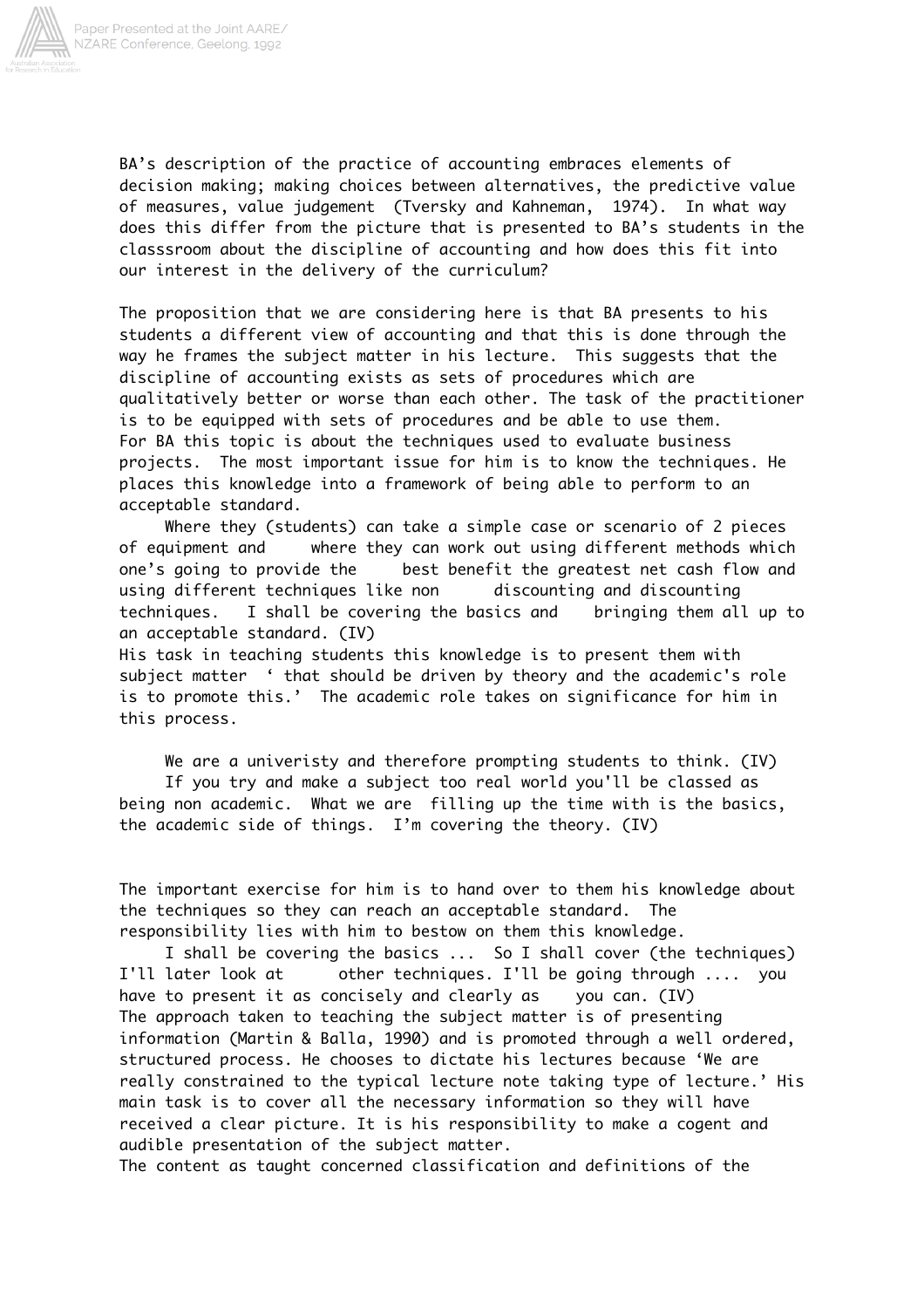

evaluation methods. The methods were described and the requisite calculations performed while students copied his workings from the overhead. The advantages and disadvantages of each were listed.

 (LECT) Broadly what you can do is classify the methods that can be used in evaluation investment proposals in 2 types.

1. Non discounting techniques

2. Discounting techniques.

 What I will do first is to see how you calculate these and then to see their advantages and disadvantages. Then look at investment when they are of different durations.

In his interview BA describes the discipline of accounting as using judgement. What he is offering students to learn and expecting from them, is in contrast to this. But it is not this difference that we are considering here. Our interest concerns what he is presenting to them to learn.

Students may well leave the classroom thinking that there is only one suitable technique to use. This is reinforced by representing the techniques as having qualitative differences based on better or worse. To understand the judgement to be made is not apparent. The way he uses the examples in the classroom places them in the position of students learning the rules and techniques of the profession. This is what the discipline of accounting is about. What it appears he wants them to take away is competence in the application of techniques.

 How to apply the different techniques and what are the pitfalls in using the techniques. Why would you use one way of evaluating an investment over another way. If they come away with understanding the advantages and disadvantages of the different techniques and how to apply those techniques that's basically all they need to know. (IV) The task for these students is to know the meaning of the time value of money and understand the concept through comparison of the techniques. While he is taking them through the relevant exercises he is placing them into the role of students being exposed to a technical procedure. They may well focus on 'This is what you have to remember.' So while he describes a picture that students 'understand that there are several ways to tackle a problem and that it is a case of judgement as to which way you choose' the subject matter as presented invites them to see it as the opposite.

 (LECT) Net Present Value technique. This requires you to discount expected cash flows and subtract the initial cost of the project.

 The criteria for acceptance of projects should be that you accept all projects with non negative net present values.

 We can illustrate that the npv is (on overhead)  $npv = f - F$  (  $f = cash flows at the end of each period)$  (r = required rate of return) (F = cost of project) eg. Cost of project  $= 100$ Cash flow at end of year  $1 = 120$  Discount rate 10% npv = 120 -100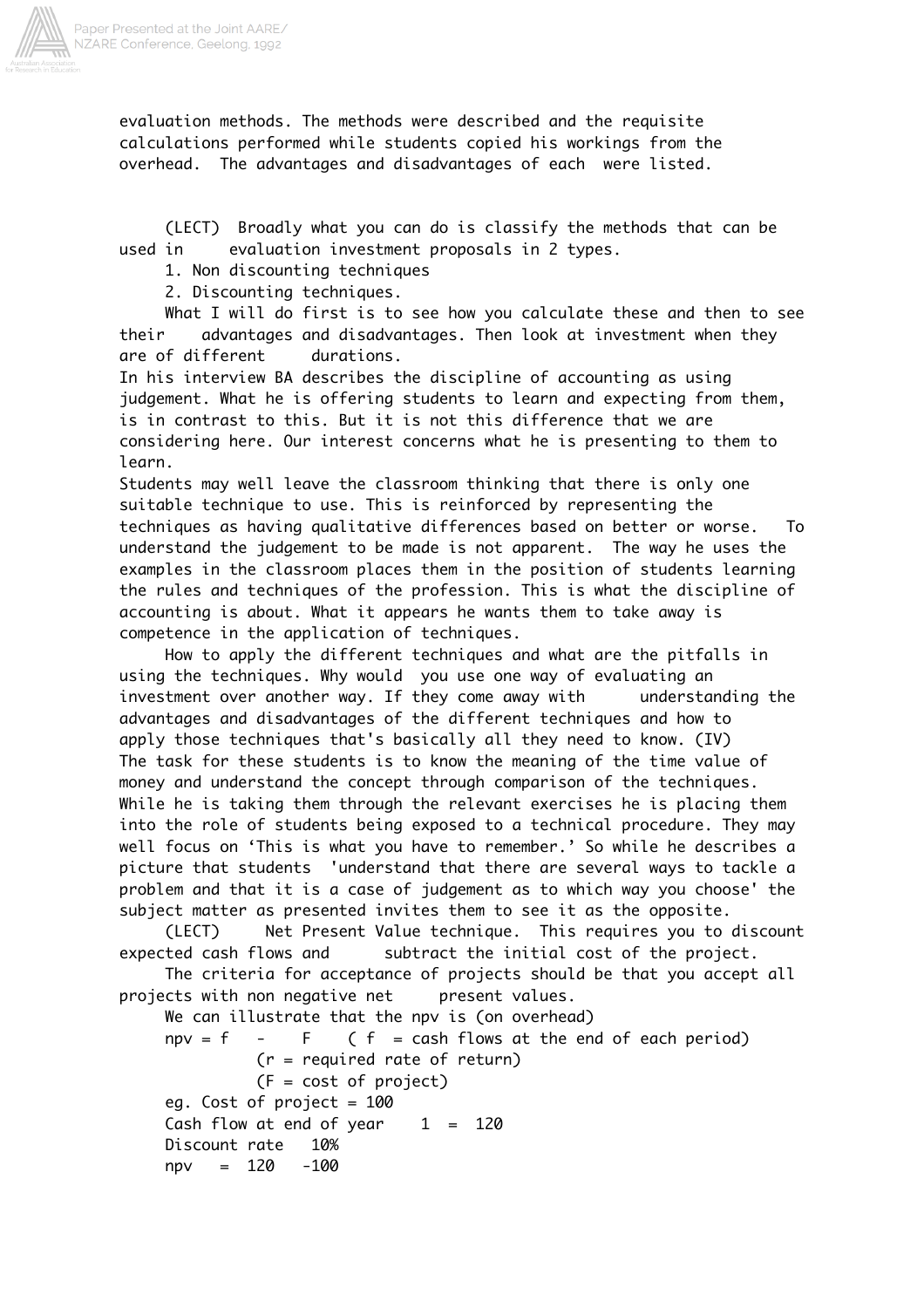

 $= 109.09 - 100$  $= 9.09$ 

 This is a positive npv therefore the project is acceptable Discount rate r should be the rate of return that could be earned on an investment in the capital market with equivalent characteristics of risk and tax status.

What is important is how to calculate the discount rates.

 When cash flows occur over a number of periods each period of cash flow will be discounted back to the present. Important to note that projects that have positive npv will add to the value of the firm.

The exercise is not really problematic either for the students or him.

 They're pretty bright. I really don't think there is a lot that they don't understand. (IV)

 I've been teaching this subject for 6 years and thier exam results have been pretty consisitent about 85% pass. (IV)

 The content is easy. I understand it. In terms of preparation you don't need to do a great deal of upgrading. (IV)

BA focusses on teaching the techniques of accounting practice to students. This is the purpose of his course. In doing this what he wants them to achieve is an acceptable standard for students doing his course.

### AL: The ability to critcally analyse

AL was new to teaching this subject. In the lecture were 130 students studying accounting practice for business managers. Her course was a weekly one hour lecture and one hour tutorial. She delivered a largely didactic lecture with little interaction with students. The lecture was well planned, clear and delivered with illustrations and anecdotes relating the topic to examples from her own business experiences. Students were given handouts of the overheads used, an outline of the lecture and the scenario used in the example.

The rhetoric of accounting practice does not clearly reveal the underlying aims or outcomes of the procedures accountants adopt. This view of accounting held by AL is the basis for the curriculum that she presents to the students. It is not that she sees it as a dishonest profession but rather one that will opt for the easiest most convenient approach. The task of the profession as she sees it should be to present their procedures in a more accessible way to their clients.

 When the accountant says that won't work to be able to say why won't it and when the accountant says you won't get your return over a few years you say well wait a minute what method have you used and they (students) will know that there are a range of possibilities even if they don't know them off by heart, they are attuned to the possibility that this can be evaluated in a variety of ways and that they know that there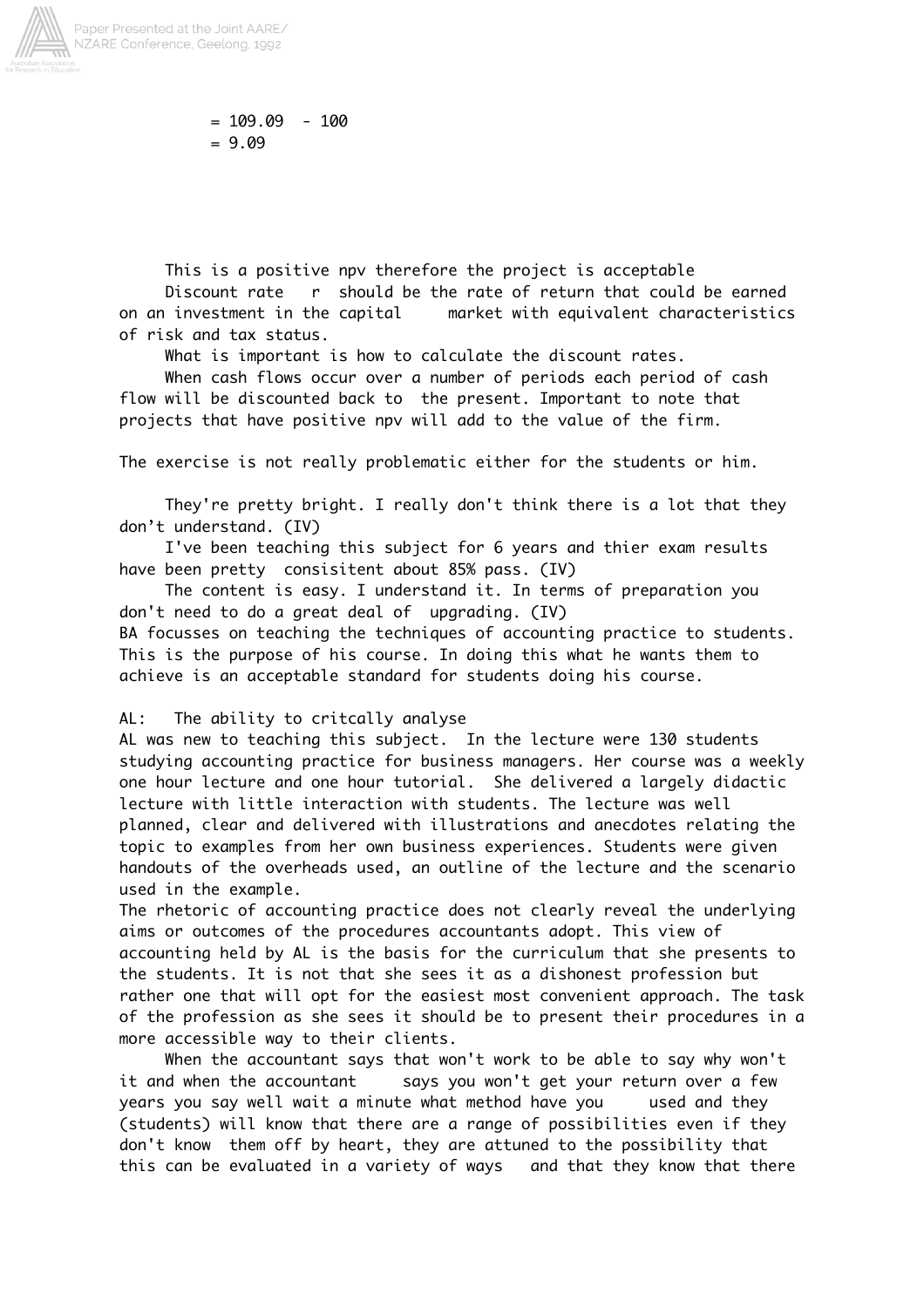![](_page_5_Picture_0.jpeg)

is a source that they can go to to know what the various concepts are so they can make a judgement. Know that most people use the naive ones because they are easiest. Not to let the accountant get away with his own arrangement and to know what the weaknesses are and the alternatives. (IV) What is her practice; what does she see as her task in teaching them to develop this ability? AL described her task as ' really trying to give them the ability.' She sees a difficulty for them in understanding the topic as 'they feel lost when there are so many numbers and formulas.' It is her main task then to lead them from the unknown to a position where they can perfom appropriately. It is her responsibility to guide them from the simple to the more complex.

 I start off with demonstrating that they are simple concepts. Then I introduce the problem of the time value of money ....... I'll quickly demonstrate you can do an adjustment ...... Having done that I'll then use that idea to lead on to the other 3 methods. For that reason I make copies of the worked overhead available to them so they can sit there and follow through the numbers as I demonstrate. (IV) At the same time she wants to develop their ability to be critical of what is presented to them in the business world.

 The capacity for knowledge, to be critical or to be able to be critical.I don't believe that we are giving these people the procedure, but to be critical, to be educated as to what is being presented. (IV) She sets about this when teaching her curriculum, by focussing on why critical analysis of the methods of evaluation of a business proposition are necessary. She places the students

directly into relationship with their role as business managers.

 (LECT) Different accountants can give different advice even when dealing with the same situation. It's important to understand what tool is being used and what that tool measures and what it doesn't measure, so you can understand what the information provided to you is really telling you.

She sees that their responsibility is to think about the underlying meaning and how it relates to them.

 The only way they can take it in is going through each of those methods when they go away and coming to own the strengths and weaknesses that I put to them. Thinking their way through the relationships. (IV) In her teaching she is systematic in giving students a way of being critical. They are required to know the meaning of the time value of money and the differences between the evaluation methods. In the following extract she describes the net present value method using an example which draws on the language of the business manager such as profits, costs and cash flows.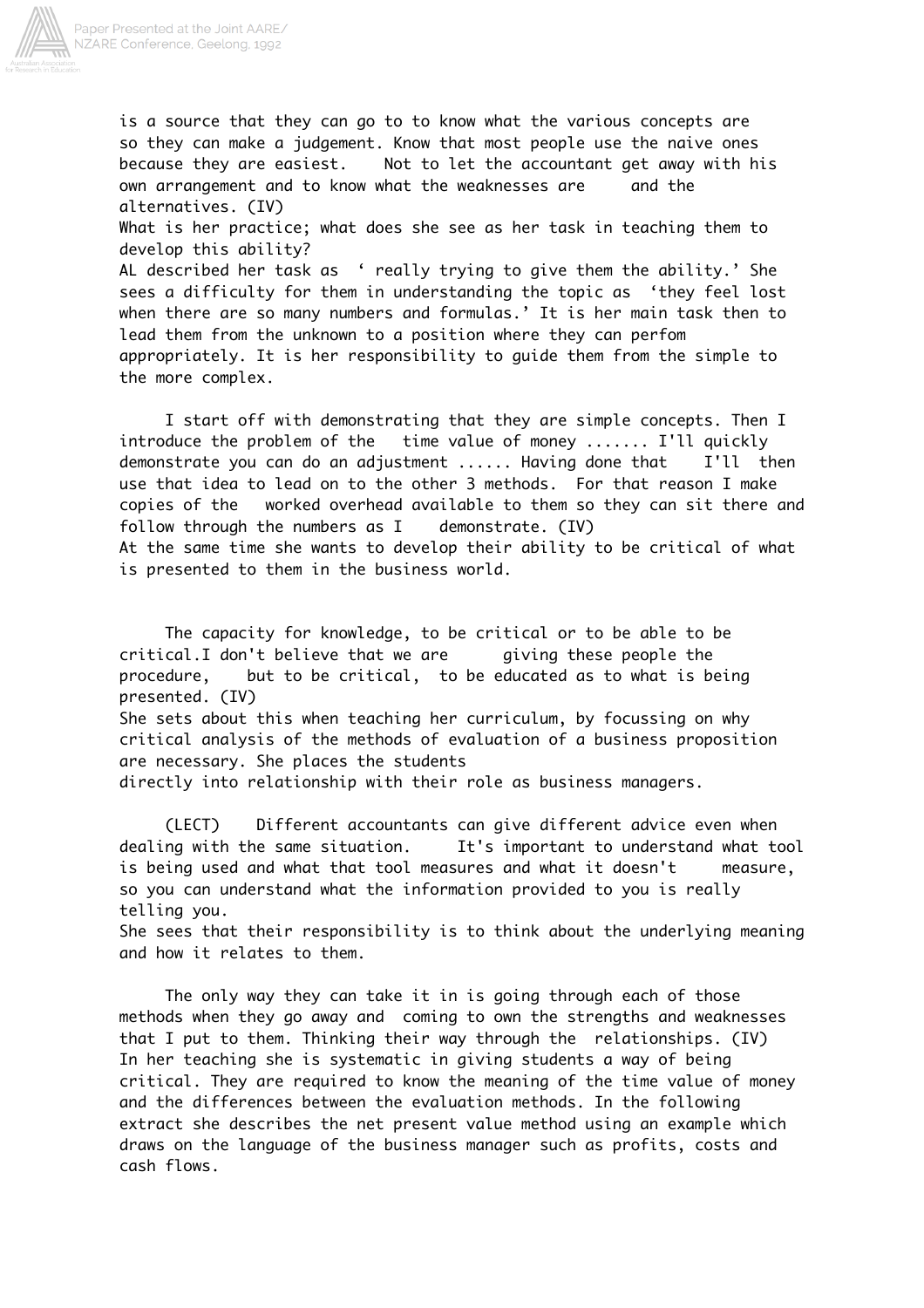![](_page_6_Picture_0.jpeg)

 (LECT)In evaluating a long term project we need to take into account this time value of money which is affected by the possibility of reinvesting your money now and also by the probablity of inflation causing future \$'s not to be worth as much as they are today. To do that it is possible to use tools like the NPV tables, on back of sheets handed out. (explains how to use tables)

 We use the npv method. (students refer to example of business opportunity on handout)

 This year we are going to have to make a cash outflow of \$34000. That is going to cost us in terms of 1991 \$'s \$34000. We are saying that in year 1 we will receive \$10000 worth of cash, year 2 the same and so on, to year 5 and additional \$4000 from the sale of the machine at its residual value. What we are able to do is work out the net cash flows in each of those years, ... we are able to use the npv tables to determine the amount by which these future cash flows will be devalued or discounted at the required rate of return of this firm, 12%. ....

 Therefore it is possible to extend that to show that the \$10000 received next year will be worth 8928 of todays \$'s and so on.

 In this case the inflow, the value in todays \$'s of all of the inflows of this machine will be greater than the outflow which suggests that the machine will make a contribution to the firm and therefore we should proceed. ... In this case we are going to receive more from the machine in comparable \$'s than we are going to pay on it. It is not just that she compares the different methods to show the different results, what is important is that she does it through continually making it relevant to their role as managers. What she offers to them to learn is the idea of being critical and she provides the essential knowledge in order to do this. As business managers this would be so they can increase their understanding of their own business. There is an implicit warning 'look what can happen if you don't understand.' She wants students to take away from the classroom a reason why they should be critical of the processes used and the skills with which to do it. The exercise for her is not without its difficulties.

 Problems present in different ways in business and the student may not recognise on first reading that this is the sort of problem we are talking about. (IV)

She sees that students may have a problem with moving from the general to the specific recognising what distinguishes between problems or even that a distinction exists. She has not addressed this in her teaching but the corollary that problems in business require different ways of handling

depending on the outcome desired has been contained in her hidden agenda. AL focusses on teaching the ability to be critical The purpose of this is so that students can be effective in their roles as business managers.

### CT: Decision making in uncertainty

CT had been teaching this subject for five years. He had designed a course that had a one hour lecture, a tutorial and a two hour demonstration each week. The lecture was observed for our study. The class size was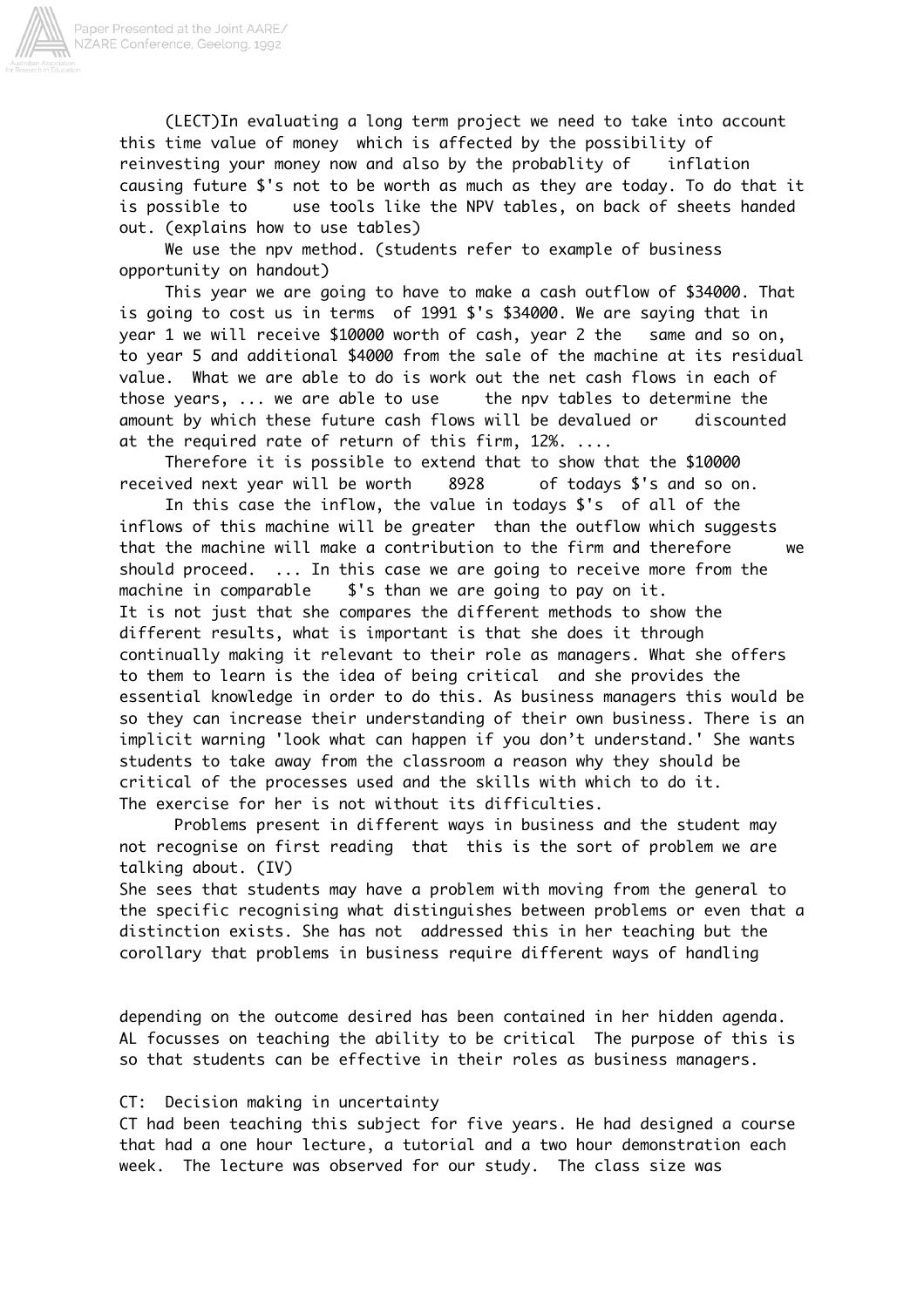![](_page_7_Picture_0.jpeg)

approximately 300 and more than half the class were Asian. Students were studying to be accountants or business managers.

His presentation was clear and he spoke to the points outlined on the overheads. Students were given a comprehensive outline of the course and topic, readings and references. The overheads used in the lecture were available on reserve in the library and students were expected to come to the lecture having read relevant texts and with a copy of the overheads. CT's view of the discipline of accounting is clearly identified in what he offers the students to study. Accounting is variations on a theme. The theme is that problems run to a pattern and the variation in the pattern is due to differences in the importance placed on contributing variables. Accountants have to employ judgement in selecting the method to fit the desired outcome and taking the variables into account. The task of the profession is to use decision making and judgement in the application of the available procedures to produce results.

 It's not a subject where you can teach them how to handle every situation that might arise but really trying to give them a way of thinkinhg about things so that when they get in the work force and are confronted with some situation they can say well how can I analyse that or what do I have to look for rather than saying that this fits into this category here so that I'll use technique no. 10 type of thing. There are new developments all the time, off the shelf techniques that you can add to sort them out. But you can go back to the underlying framework and recognise what you are dealing with. (IV)

He has given considerable attention to the question of his task in teaching them to understand this role of decision making. His main aim is to encourage them to take responsibility but he guides them to do this. His expressed aim is that they direct their own learning. In effect he is handing the decision of how much effort to put into study to the students. He is quite specific about the framework in which to work and the supporting material he provides is comprehensive. At the same time he encourages them to take responsibility and show initiative in the task. He sees a difficulty for them in grasping this way of learning but what he wants them to focus on in class is the content of what he says rather than copying the overheads of which they should have a copy. His reason for this is that it is the clarification and elaboration of how and why the procedures are adopted in reality which is the important information to grasp. This is not found in text books. What he is doing is clearly not just thinking about the content of the subject matter but consciously thinking about the way that subject matter should be taught. It is his responsibility to bring the students into a relationship with the subject so they will be able to practice accountancy in a framework of decision making. He gives themstrategies in order to do this.

 What I've tried to do, and I revise it often, is to make it more coherent, with the structure of the foundations, the techniques and then the theoretical bit. To try and demistify it a bit. (IV)

 With any financial problem you should be visualising not just the words on the paper but seeing in your minds a time line with cash flows on them. I'm giving them a sort of a means of analysis.(IV) Their responsibility is to come to the class well prepared and ready to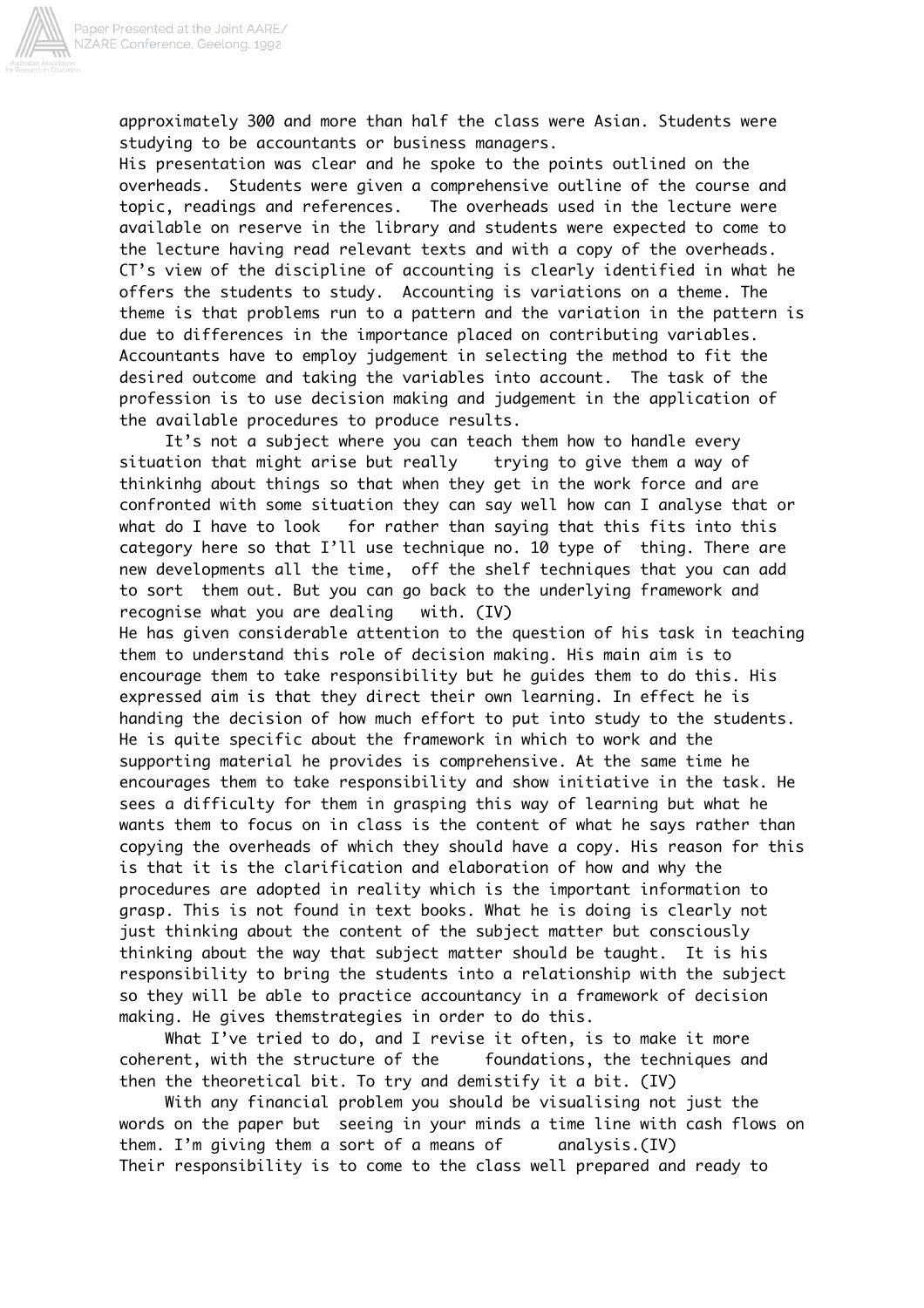![](_page_8_Picture_0.jpeg)

raise issues. The role of the lecture 'is to identify and explore issues

For CT teaching his curriculum focusses on the role of decision making in evaluating projects. He places this role into a framework an accountant maximising the market value of the firm. In the lecture his description of what the methods of evaluation can do and how they can be manipulated brings the students directly into relationship with their role as decision makers.

 (LECT) So what we are looking at now is the investment decision area. We are also basically dealing with the world of uncertainty, we have got to assume that the cash flows of the forecast are going to occur and making adjustments for possible variations we have at this stage.

 (LECT) So the general rule of the decision making process involves those steps there, the projects will be generated from some part of the company's operating areas, you will need to know once the project is defined where the cash flows are and undertake some evaluation of those cash flows. Then you need some technique which will help you solve if that part of the project should go ahead or not and then there will be the monitor which takes place after that.

In his teaching he provides the underlying concepts which they use as a framework. They are required to know the relevance of time value of money in a framework of the relationship that exists between cash, time and risk.

 (LECT) There is no point having a business showing profit if there is no cash coming in because you can't pay your bills and wages with profits you have to pay them with cash.

 Whether there is some adjustment to the time value and how you treat money received at the start of the year is the same as money at the end of the year ... a dollar today is not the same as a dollar in a years time. And not all cash flows are certain. There is a certain risk associated with some you can be pretty sure and others you are much more uncertain about. You have to allow for that.

The lecturer demonstrated differences between the methods of evaluation focussing on the decisions to be made to maximise a company's profit. In this way what he offers to them to learn is the idea of responsibility in decision making and that they will be equipped to take this role.

 (LECT) So you want to identify a technique which is going to help us select which project should be undertaken and the criteria we want to build into there is that the projects selected are going to be those which maximize the market value of the firm. So you have got that underlying goal there for finding the techniques. So you want to be able to evaluate individual projects on their own, we want to be able to select from competing projects as well.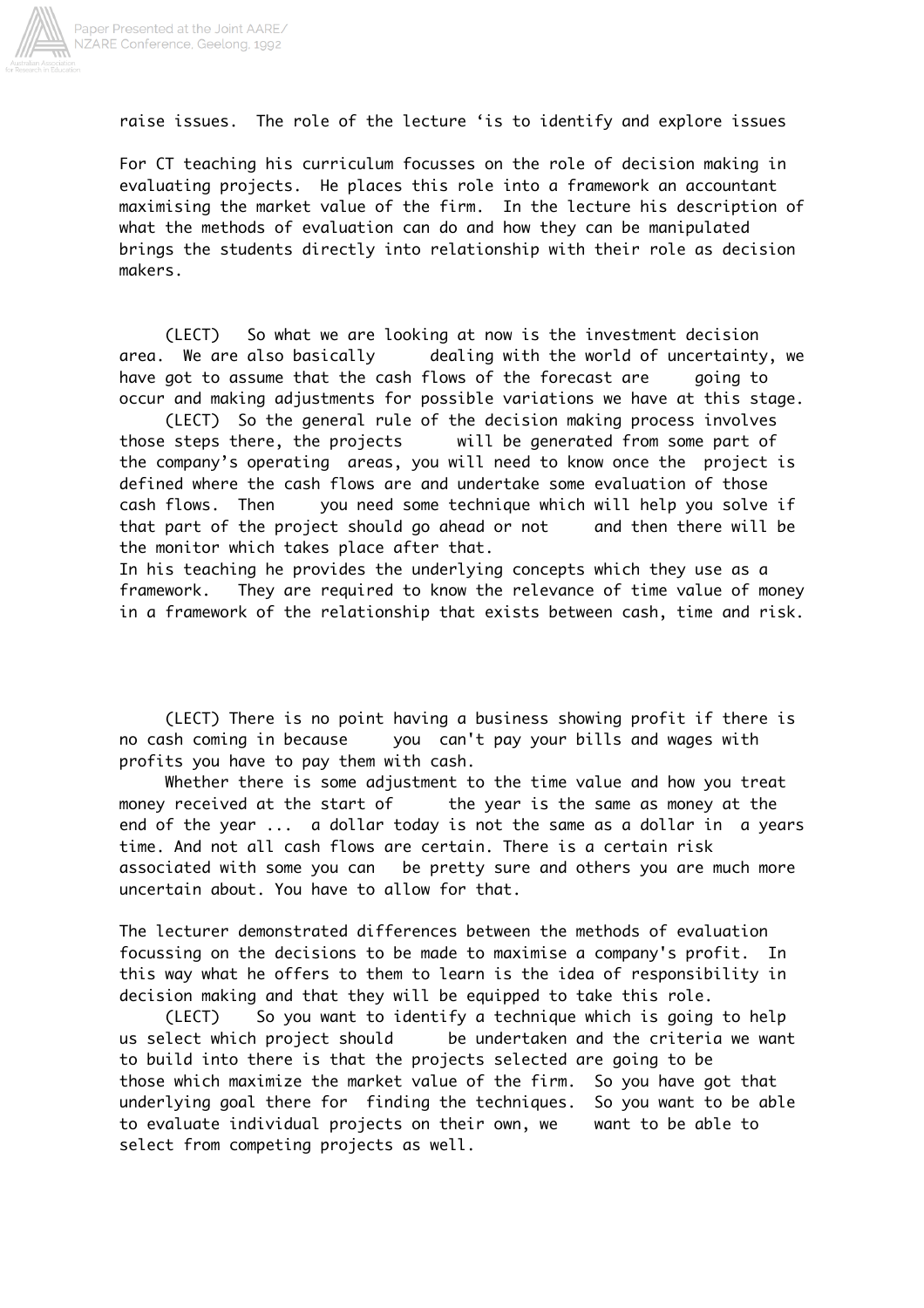![](_page_9_Picture_0.jpeg)

He places them in the position of accountants whose job it is to know the impact of cash, time and risk on maximising the value of the firm. The implicit message is 'look what I can do when I understand.' He wants them to take away from the classroom an understanding of the power of their decision making role in determining a financial outcome.

The following is how he describes net present value to the students.

 (LECT) It is the present value net of the outlay required to generate the income stream if you like. The receipts in that simple example,\$100 take out the outlay \$60 and you will have a net present value of \$40. It is telling you that in today's dollars as a result of undertaking the project you are getting back more in today's dollars than in your outlay in todays dollars, and that should make you better off. If the project has got a negative net present value it means what you are getting back in today's terms is going to be less than what you are outlaying to generate that return. So in other words you are basically throwing money way, you are losing money

 (LECT) So here using the same figures as we did before, so the previous value of the net cash flows is \$20,547. The outlay required to generate that is \$18,000 so it has got a net present value of \$2,547. In other words if you outlayed \$18,000 today you would get back \$20,547 so your \$2,547 better off in todays terms as a result of undertaking that project. Your wealth in today's terms has increased because you've undertaking that project.

 Then of course this meets the overall goal of shareholder wealth and maximization. The decision criteria here is that you accept projects that have NPV greater than or equal to zero.

CT sees that he has a problem with some aspects of his teaching. Lack of preparation on the part of students means that they focus on the content of the overheads rather than the issues that are raised relative to their content.

 I use overheads and put them on reserve so they won't copy them down. I don't really like using overheads that much I find they get to distracted copying it all down. (IV)

 (LECT) I wouldn't try and copy everything down that appears on the overheads. They are copy photo-reduced so all the overheads appear on about four or five pages on reserve if you want to copy those. The lecturer has difficulty actually engaging students in the task of applying the concepts in a decision making framework. He recognises this and is unsure how to get to that final point although in the demonstration lecture he is attempting it.

CT focusses on the decisions made and their influence on outcomes. His

purpose in doing this is for students to understand their function as accountants.

#### DISCUSSION

The messages to students about what it is they are being offered to learn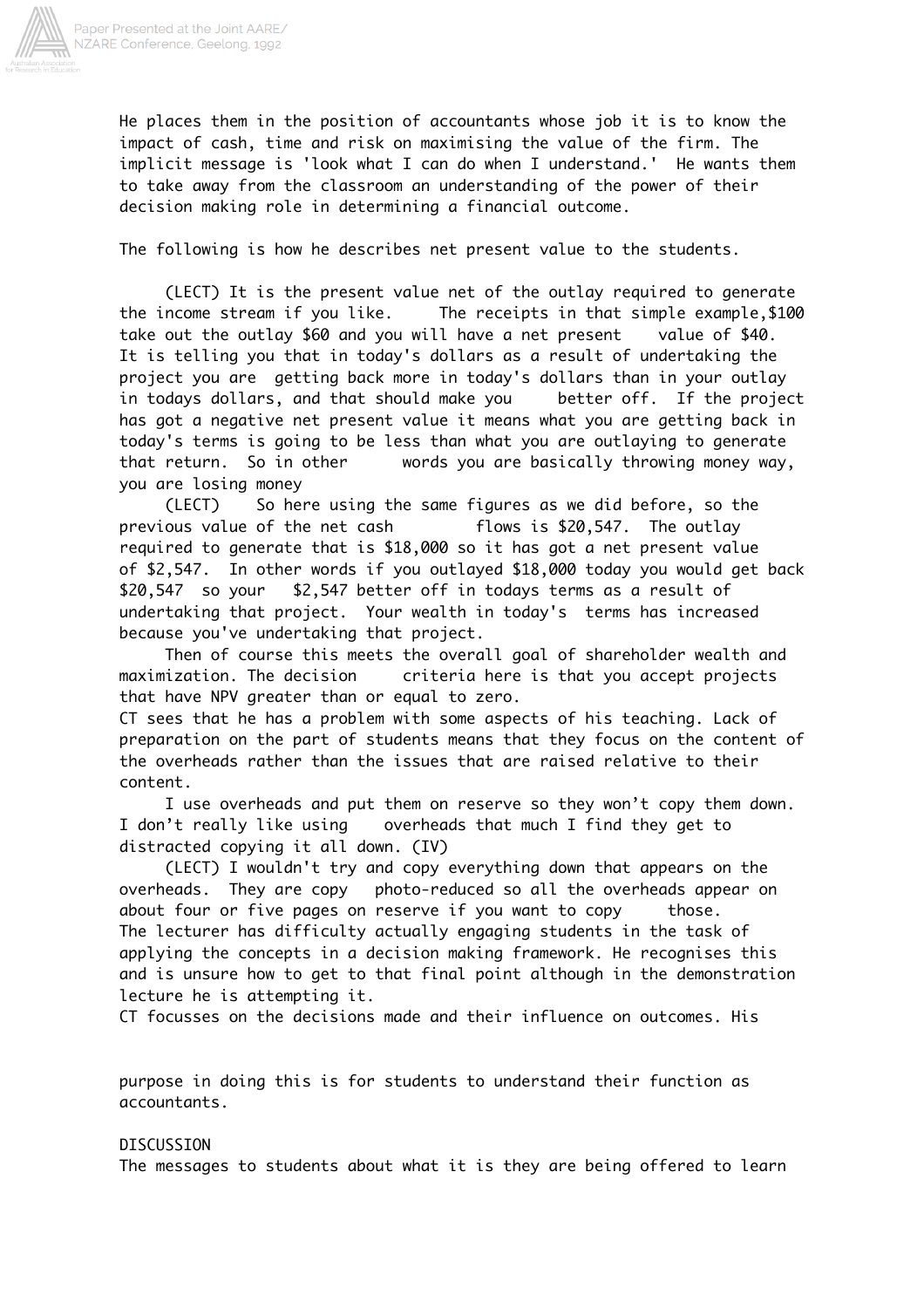![](_page_10_Picture_0.jpeg)

is not just contained in the lecture notes or text books or course outline. It is the hidden agenda contained in what the lecturer presents as the subject matter, how the lecturer explains it, and the way the students are brought into relationship with what is to be taught.

The three lecturers studied here each describe the discipline as being more than the application of technical skills. Yet a difference exists in what is eventually presented to students. The students in BA's lecture are being asked to study a list of rules and sets of procedures that make up methods of evaluating projects. The framework in which this is done is that of a lecturer giving his knowledge to a class of students. In a sense the way of teaching this subject is taken for granted. The picture the students will end up getting is that the discipline itself is made up of a set of rules and procedures which are qualitatively different. How to do these procedures is what needs to be learnt, not why. His concern lies with the application of the technique rather than analysis of the method. For the second lecturer, AL, it is not the application that she focusses on but developing awareness that evaluation methods may be used which will not be appropriate for the desired outcome. These are not necessarily wrong, but appropriate or inappropriate for the goal. Students are being offered the idea that they can challenge their use in reality. She brings them into relationship with the subject matter in their capacity as business managers. In this way she addresses what is to be taught through the actions of her teaching. What they are being asked to understand is the relationship between that role, their knowledge of the procedures available and how the accountant operates in practice.

CT on the other hand focusses on the role of decision making by highlighting the responsibility held by the accountant in maximising profit. The evaluation methods demonstrate that different outcomes can be created depending on the abilty of the accountant to understand the function of the accounting variables. To do this he teaches in a way that actively brings them into the role of accountants, applying the principles of decision making to their everyday life.

CONCLUSION Our focus in this study is to expose the curriculum that is being offered to students to learn. This is not necessarily made explicit in course outlines and constitutes a hidden agenda. We have looked at this in a way which reveals differences in what is presented to students between lecturers teaching to the same course outline. In making these differences visible issues can be raised about the purposes of the course and what it is that the lecturer is trying to achieve.

In the field of curriculum development this importance is clearly acknowledged. It is easy to recognise the content of courses as seen in the course outline but an assumption cannot be made from this alone about what is being taught. The lecturer must understand what the content as delivered is actually teaching. To do this it is first necessary for the lecturer to reflect on their view of the discipline before addressing issues of the curriculum to find a fit between what it is that is assumed to be taught and what is actually taught. **REFERENCES** 

Balla M. and Ramsden P. (In preparation) The role of teachers in